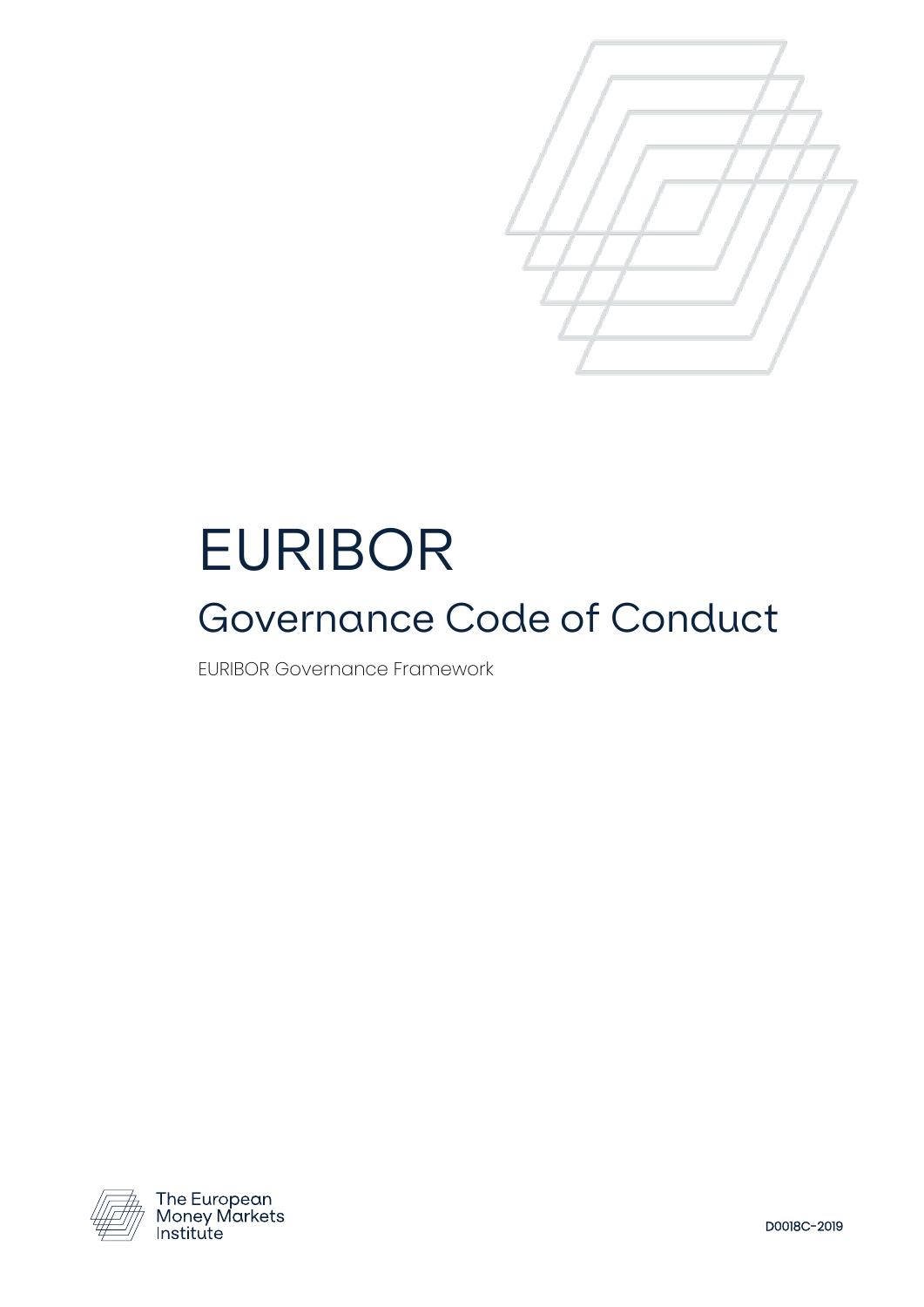## Document information

| Document title        | <b>EURIBOR Governance Code of</b><br>Conduct | Status:        | Final version |
|-----------------------|----------------------------------------------|----------------|---------------|
| <b>Business area</b>  | Benchmarks Governance                        |                |               |
| <b>EMMI</b> reference | D0018C-2019                                  |                |               |
| Sensitivity           | <b>Public Document</b>                       |                |               |
| Documentation type    | Policy                                       |                |               |
| Approval authority    | <b>EURIBOR Oversight Committee</b>           | Approval Date: | 26 01 2019    |
|                       | <b>Board of Directors</b>                    | Approval Date: | 31012019      |
|                       | General Assembly                             | Approval Date: | 31 01 2019    |
|                       | <b>EURIBOR Oversight Committee</b>           | Approval Date: | 10 03 2021    |
|                       | <b>EURIBOR Oversight Committee</b>           | Approval Date: | 15 03 2022    |
|                       | <b>Board of Directors</b>                    | Approval Date: | 17 05 2022    |



The European<br>Money Markets<br>Institute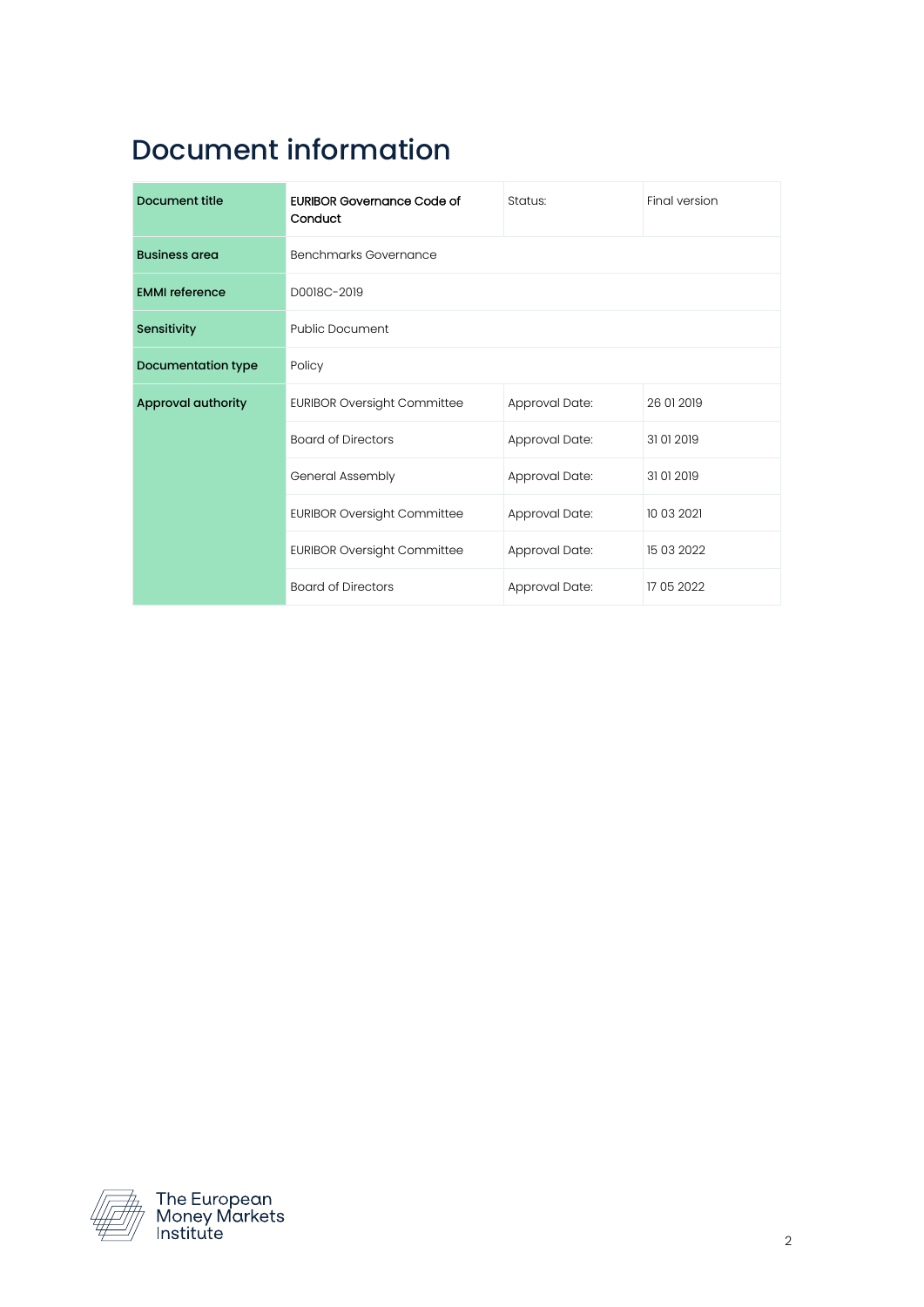# **Table of contents**

| 2.   |        |    |
|------|--------|----|
| 3.   |        | .5 |
| 4.   |        |    |
| 41   |        |    |
| 4.2. |        |    |
| 4.3. |        |    |
| 4.4. |        |    |
|      | 4.4.1. |    |
|      | 4.4.2. |    |
|      | 4.4.3. |    |
| 4.5. |        |    |

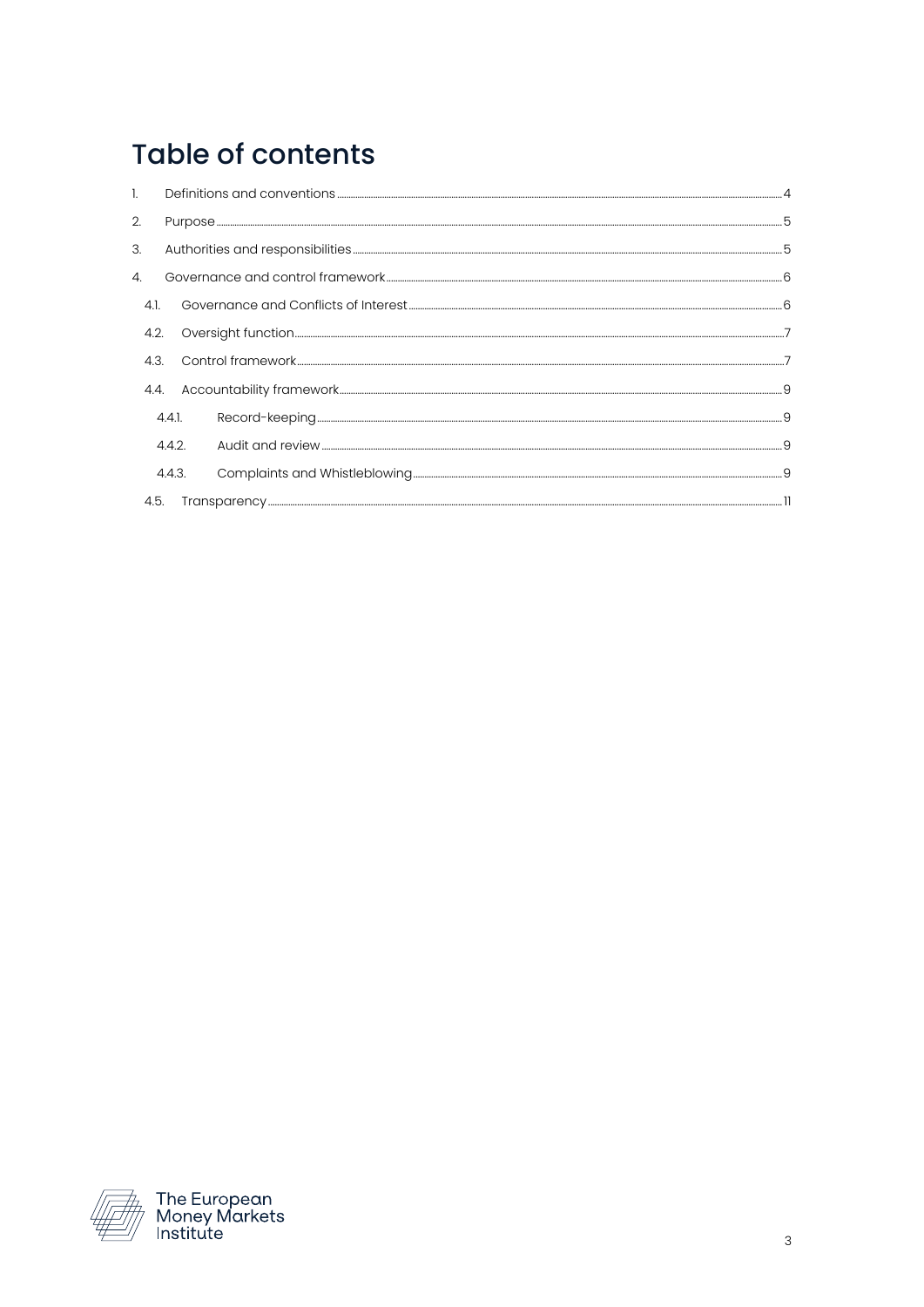## <span id="page-3-0"></span>1. Definitions and conventions

- BMR Regulation (EU) 2016/1011 of the European Parliament and of the Council of 8 June 2016 on indices used as benchmarks in financial instruments and financial contracts or to measure the performance of investments funds and amending Directives 2008/48/EC and 2014/17/EU and Regulation (EU) No 596/2014.
- RTS Commission Delegated Regulation (EU) 2018/1637-1646 of 13 July 2018 supplementing Regulation (EU) 2016/1011 of the European Parliament and of the Council.
- GCC The Governance Code of Conduct sets out the governance arrangements and control framework established by EMMI, in its role as administrator of EURIBOR, for the provision of the benchmark.

#### Reference to regulatory requirements

For ease of reference, next to each paragraph in all documents of the EURIBOR Governance Framework, EMMI includes an explicit mention to the applicable EU BMR requirement, e.g.

- **BMR 5, 3(c)** Refers to article 5, paragraph 3, point  $(c)$  in the EU BMR.
	- Annex 1 Reference to Annex 1 on interest rate benchmarks in the EU BMR.

Furthermore, in case the requirement arises from a regulatory technical standard (RTS) developed by ESMA, EMMI refers to the RTS by indicating the article for which it provides further specification, e.g.

RTS 5, 2.1 Refers to article 2.1 on the RTS further specifying the requirements in EU BMR article 5 on procedures and characteristics of the oversight function.



The European<br>Money Markets Institute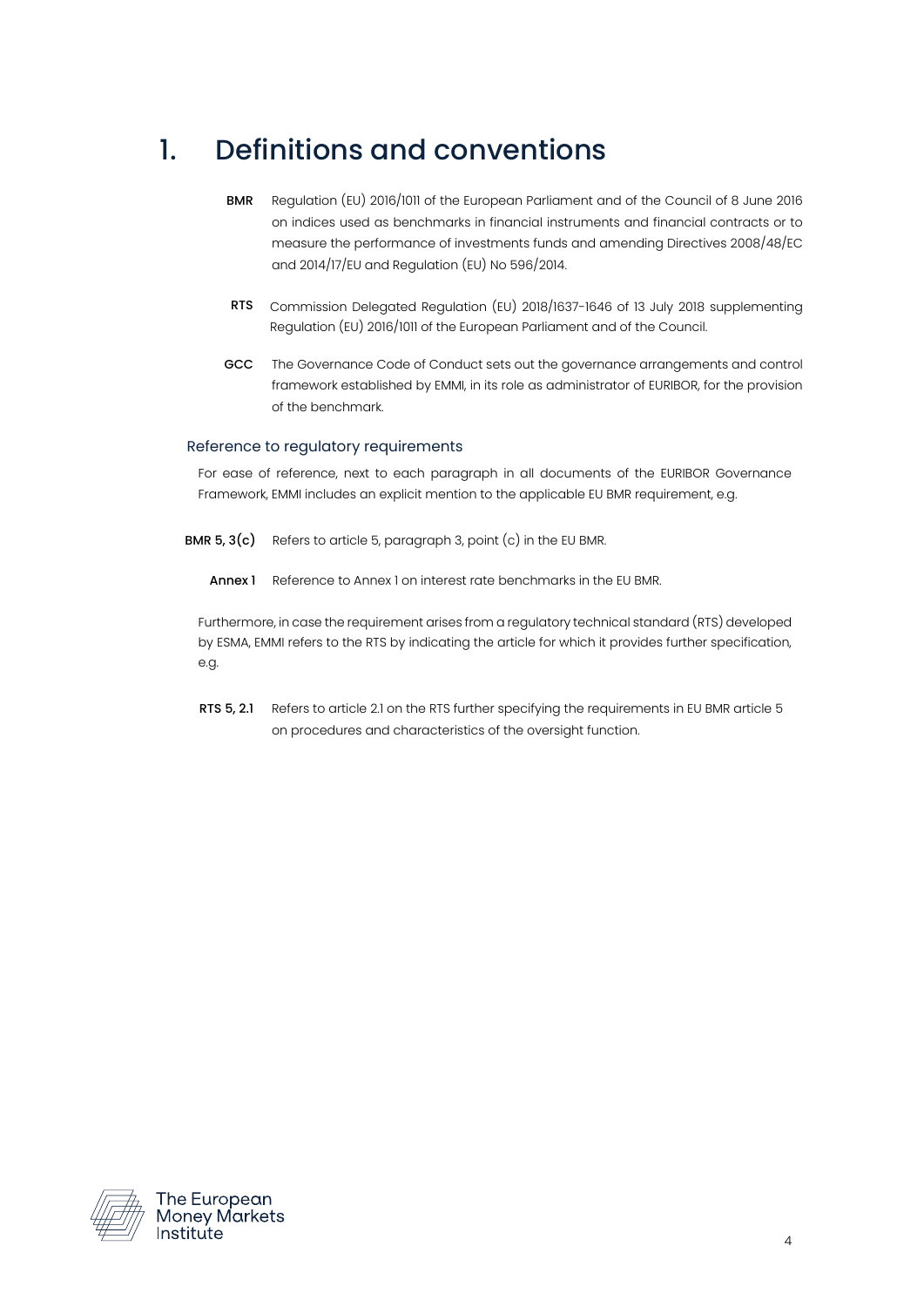# <span id="page-4-0"></span>2. Purpose

- 1. The European Money Markets Institute (EMMI) as a Critical Benchmark Administrator, has the responsibility of defining and implementing robust governance and control arrangements to ensure EURIBOR's integrity and reliability.
- 2. EMMI has adopted a Governance Framework to establish the requirements and principles related to the provision of the EURIBOR benchmark. The EURIBOR Governance Framework consists in the following components:
	- a. The EURIBOR Governance Code of Conduct (GCC), which sets out the governance, control and accountability frameworks established by EMMI for the provision of EURIBOR.
	- b. The EURIBOR Code of Obligations of Panel Banks (COPB), which sets out the requirements for Panel Banks in providing of input data contributions to EMMI for the provision of EURIBOR.
	- c. The EURIBOR Code of Obligations of Calculation Agent (COCA), which sets out the requirements for the Calculation Agent in acting as an agent of EMMI for the determination of EURIBOR.
	- d. The Benchmark Determination Methodology for EURIBOR (BDM), which sets out the determination methodology for the calculation of EURIBOR under both regular and contingency circumstances.

The EURIBOR Governance Framework is supported by a set of policies and procedures covering all aspects of the provision of the benchmark.

- 3. The GCC is based on the EU BMR<sup>1</sup> Chapter 1 ('Governance and control by administrators').
- 4. The GCC has been adopted on [31 January 2019] by EMMI's General Assembly (hereinafter, the General Assembly), following a recommendation by EMMI's Board of Directors (hereinafter, the Board) and the EURIBOR Oversight Committee (hereinafter, the OversightCommittee). It shall be reviewed if and when appropriate.
- 5. The standards set in the GCC are additional to and do not supersede any relevant legislation, regulation or other regulatory guidance applicable to EMMI. EMMI and the competent supervisory authorities should be notified of any potential inconsistencies between the GCC and such legislation or regulation.

## <span id="page-4-1"></span>3. Authorities and responsibilities

6. The General Assembly and the Board are the governing bodies of EMMI. The General Assembly approves the components of the EURIBOR Governance Framework, and changes thereto, based on the recommendation of the Board and, as applicable, the EURIBOR Oversight Committee.

<sup>1</sup> Regulation (EU) 2016/1011



The European **Money Markets** Institute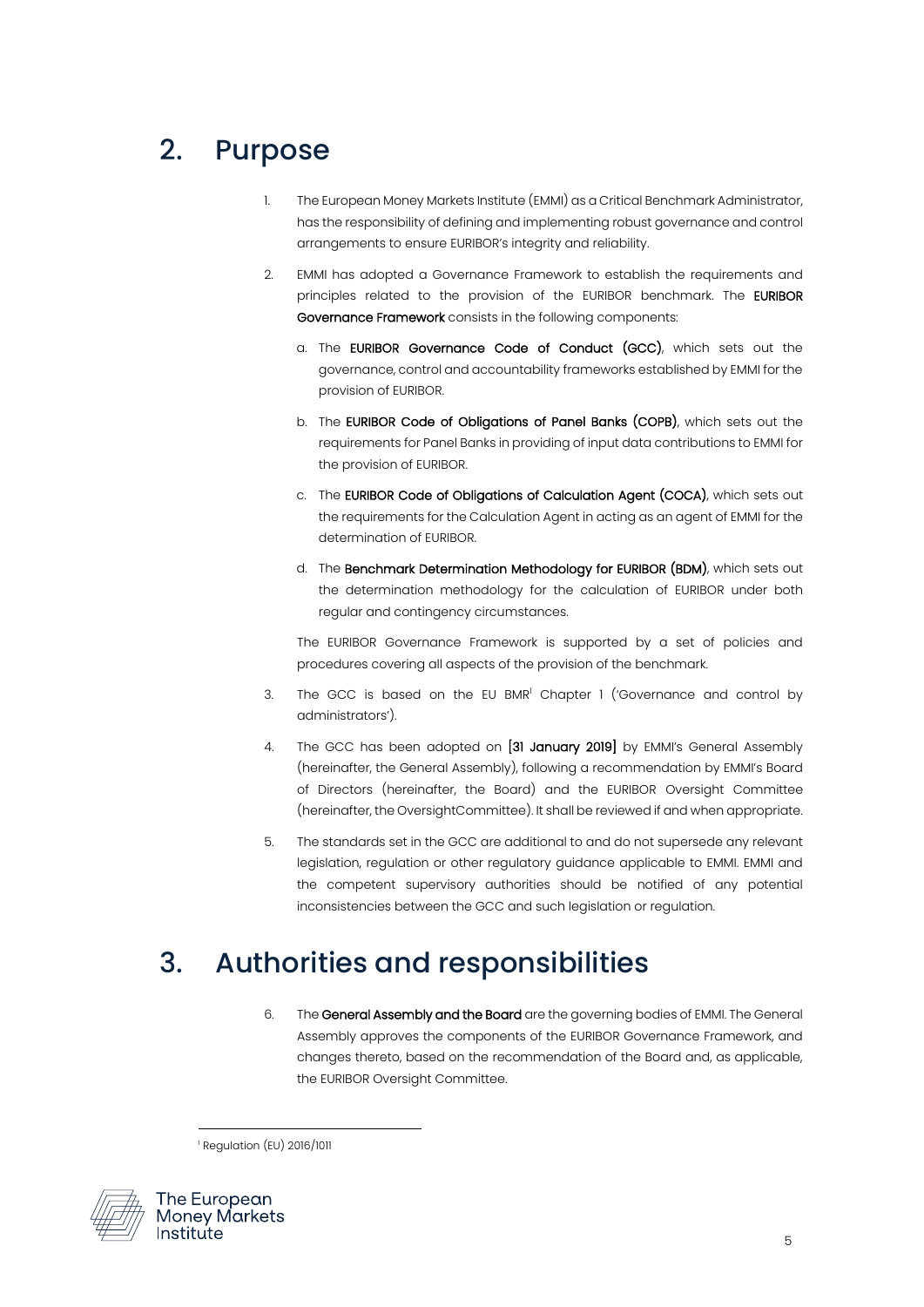- 7. The EURIBOR Oversight Committee (the OversightCommittee) is an independent committee composed of a balanced representation of stakeholders, which exercises an independent oversight over all aspects of the provision of EURIBOR, including governance and methodological aspects.
- 8. The **Conflicts of Interest Oversight Committee** (the CIOC), as an advisory committee to the Board, monitors potential situations of conflicts of interest. The CIOC monitors the effectiveness of EMMI's Conflicts of Interest Policy and the procedures to identify, manage and mitigate conflicts of interest situations, by providing recommendations to the Board and, as applicable, to the Steering Committee.
- 9. The **Audit & Risk Committee** (the ARC) is a sub-Committee to the Board and provides, among other duties, oversight over EMMI's overall risk management governance structures and risk management program, as well as over quality and integrity of EMMI's auditing processes.

## <span id="page-5-0"></span>4. Governance and control framework

#### <span id="page-5-1"></span>4.1. Governance and Conflicts of Interest

- BMR 4 10. EMMI has in place robust governance arrangements, which includes a clear organisational structure, with well-defined and clearly identified roles and responsibilities for all persons involved in the provision of EURIBOR.
- BMR 4 11. EMMI has adopted a Confidentiality Policy to ensure the confidentiality of the data provided as contributions to the determination of benchmarks. The Confidentiality Policy establishes a framework designed to ensure that appropriate controls are implemented over data collection and transmission processes. It is applicable to all employees and temporary personnel resources of EMMI as well as members of EMMI's governance structure, including members of steering committees, members of task forces, external consultants and other working groups.
- BMR 4 12. EMMI has in place a Conflicts of Interest Policy and a Conflicts of Interest Procedure,applicable to the different parties involved in the benchmark provision process, including Panel Banks, the Calculation Agent, EMMI's Staff as well as members of the OversightCommittee and other governing bodies.
- BMR 4 13. EMMI's employees and members of EMMI's governing bodies, including EURIBOR Oversight Committee, are required to sign a declaration of interest on an annual basis. Declarations of interest of members of the EURIBOR Oversight Committee are published on EMMI's website.
- BMR 4 14. The Conflicts of Interest Policy and the Conflicts of Interest Procedure contain measures for the identification, avoidance or management, of conflicts of interest and their disclosure and monitoring, as appropriate.

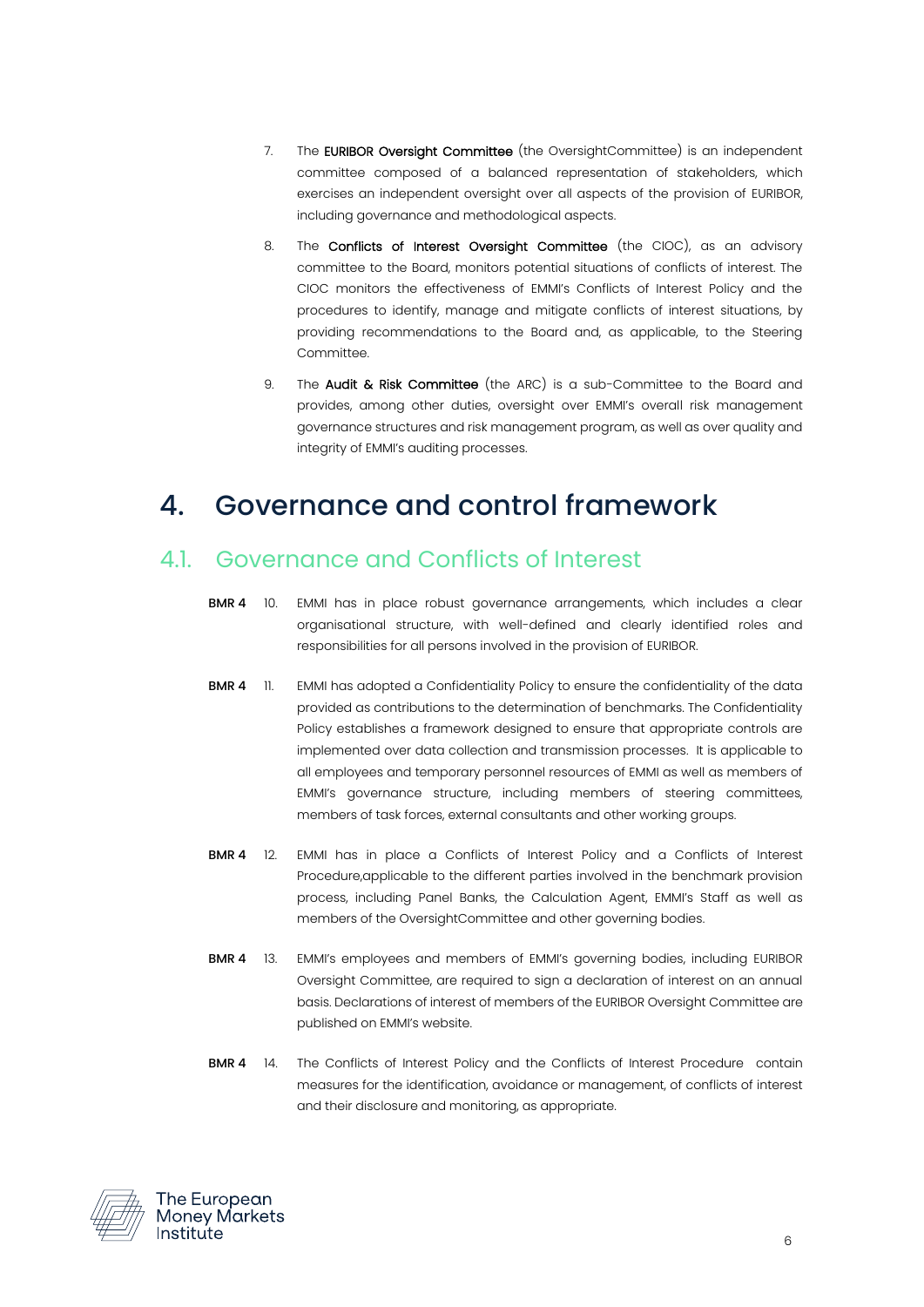- BMR 4 15. The Conflicts of Interest Policy and the Conflicts of Interest Procedure establishes procedures to identify and manage potential conflicts of interest situations to which the Oversight Committee, the Panel Banks and the Calculation Agent may be a party, including those:
	- a. within the Oversight Committee;
	- b. between the Oversight Committee and Panel Banks; or
	- c. between Panel Banks and the Calculation Agent.
- BMR 4 16. The Board has established an independent Conflicts of Interest Oversight Committee (the CIOC) that monitors the effectiveness of EMMI's Conflicts of Interest Policy and the procedures to identify, manage and mitigate conflicts of interest situations, by providing recommendations to the Board and, as applicable, to the OversightCommittee. The Terms or Reference of the CIOC are included in the Conflicts of Interest Policy.
- **BMR 4** 17. The CIOC publishes a report on its activities on EMMI's website on an annual basis.
- BMR 4 18. Requirements to address conflicts of interests for Panel Banks and for the Calculation Agent are defined respectively in the COPB and in COCA.

#### <span id="page-6-0"></span>4.2. Oversight function

- BMR 5 19. EMMI has established and maintains a permanent and effective oversight function –EURIBOR Oversight Committee – that exercises an independent oversight of all aspects of the provision of the EURIBOR including governance and methodological aspects.
- BMR 5 20. The procedures and governance arrangements related to the composition, duties and functioning of the Oversight Committee are established in the EURIBOR OversightCommittee Terms of Reference that form an integral component of the GCC.

#### <span id="page-6-1"></span>4.3. Control framework

- BMR 6 21. EMMI has in place a control framework for the provision of EURIBOR, with the objective of ensuring its compliance with regulatory standards and maintaining the integrity and quality of the benchmark.
- **BMR 6** 22. This Control Framework includes  $(a)$  management of operational risk,  $(b)$  adequate and effective business continuity and disaster recovery plans and (c) contingency procedures in the event of a disruption in the process of the provision of EURIBOR.
- BMR 6 23. EMMI has in place a comprehensive Risk Management Framework aimed at maintaining robust benchmark operations, financial resources, and reputation for

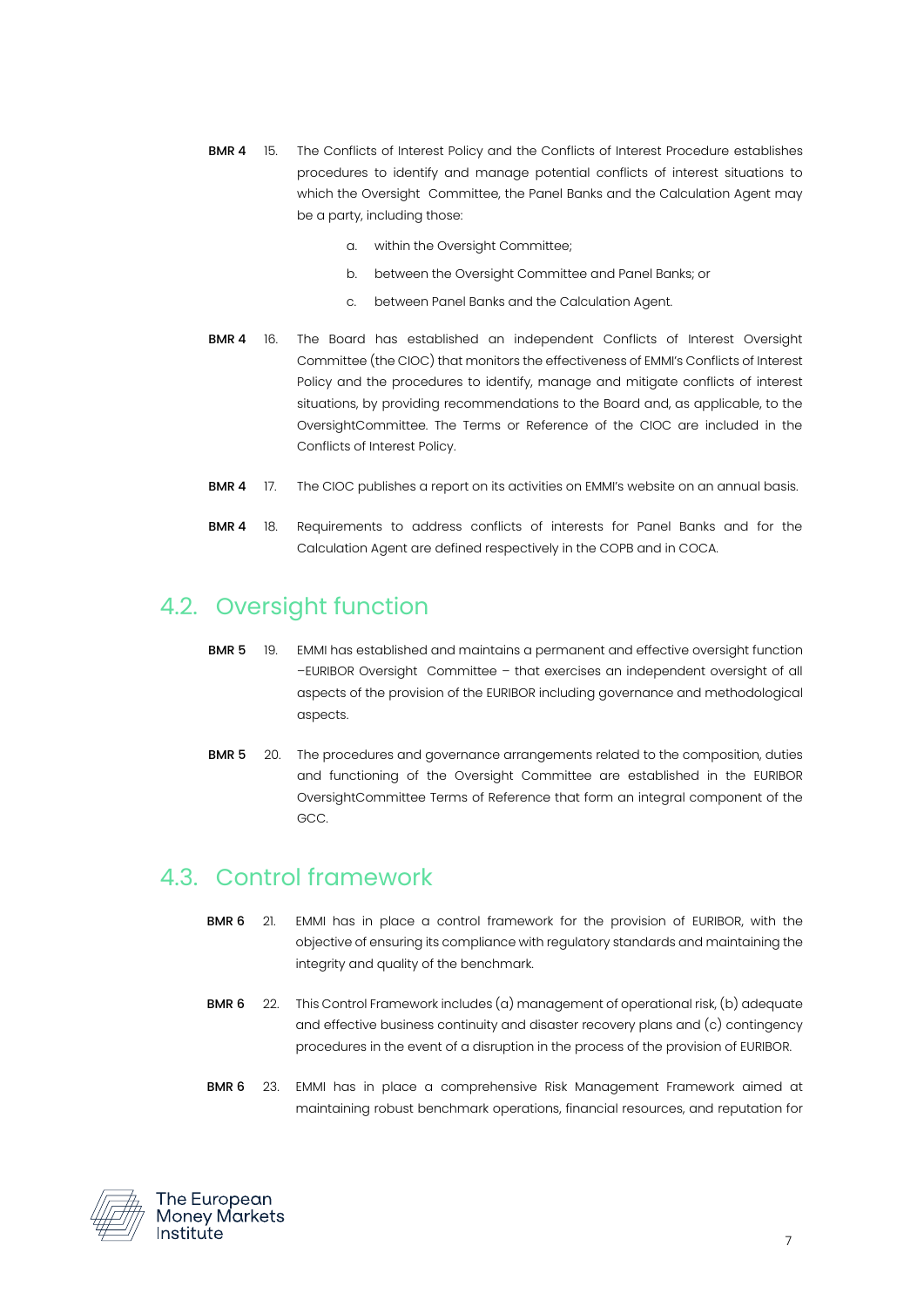prudent conduct. It also aims at effectively identifying, managing, and mitigating its current and emerging risk exposures.

- BMR 6 24. The Board has established an Audit & Risk Committee (ARC) to provide, among other duties, oversight over EMMI's overall risk management governance structures and risk management program, as well as over quality and integrity of EMMI's auditing processes.
- BMR 6 25. In this context, the OversightCommittee, as part of its mission to enforce and oversee the implementation of the EURIBOR Governance Framework, oversees the management of risks related to the benchmarks administration, calculation, and publication and the implementation of associated mitigating actions. In conjunction with EMMI's Staff, the Steering Committee can recommend risk management matters for consideration to the Board.
- BMR 6 26. EMMI has developed a Business Continuity and Disaster Recovery Plan (BCP/DRP) to ensure that EMMI services and operations can be maintained or recovered in a timely manner in the event of a disruption.
- BMR 6 27. EMMI also ensures that third parties involved in the provision of the benchmark have a business continuity and disaster recovery plan in place in order to avoid any disruption in the daily calculation and dissemination of the benchmark.
- BMR 6 28. EMMI adopted fallback arrangements under contingency circumstances. The determination methodology under contingency circumstances is defined in the BDM.
- BMR 6 29. The OversightCommittee oversees the implementation of controls designed to monitor Panel Banks fulfilment of their obligations under the COPB following the applicable standards for input data.
- BMR 6 30. In particular, Panel Banks are required to confirm adherence to the COPB annually.
- BMR 6 31. The Oversight Committee oversees that control measures to assess the quality of EURIBOR are undertaken and reviews reports on the performance of individual Panel Banks. To carry out the necessary controls (including consistency and plausibility checks before and after publication) EMMI can request information from Panel Banks, while ensuring confidentiality of all non-public data supplied.
- BMR 10 RTS 34, 7 32. EMMI has put into place policies and procedures regarding the effective oversight of the outsourced Calculation Agent such as contracts, SLAs and the COCA.
	- 33. Control Framework requirements for Panel Banks and for the Calculation Agent are defined respectively in the COPB and COCA.

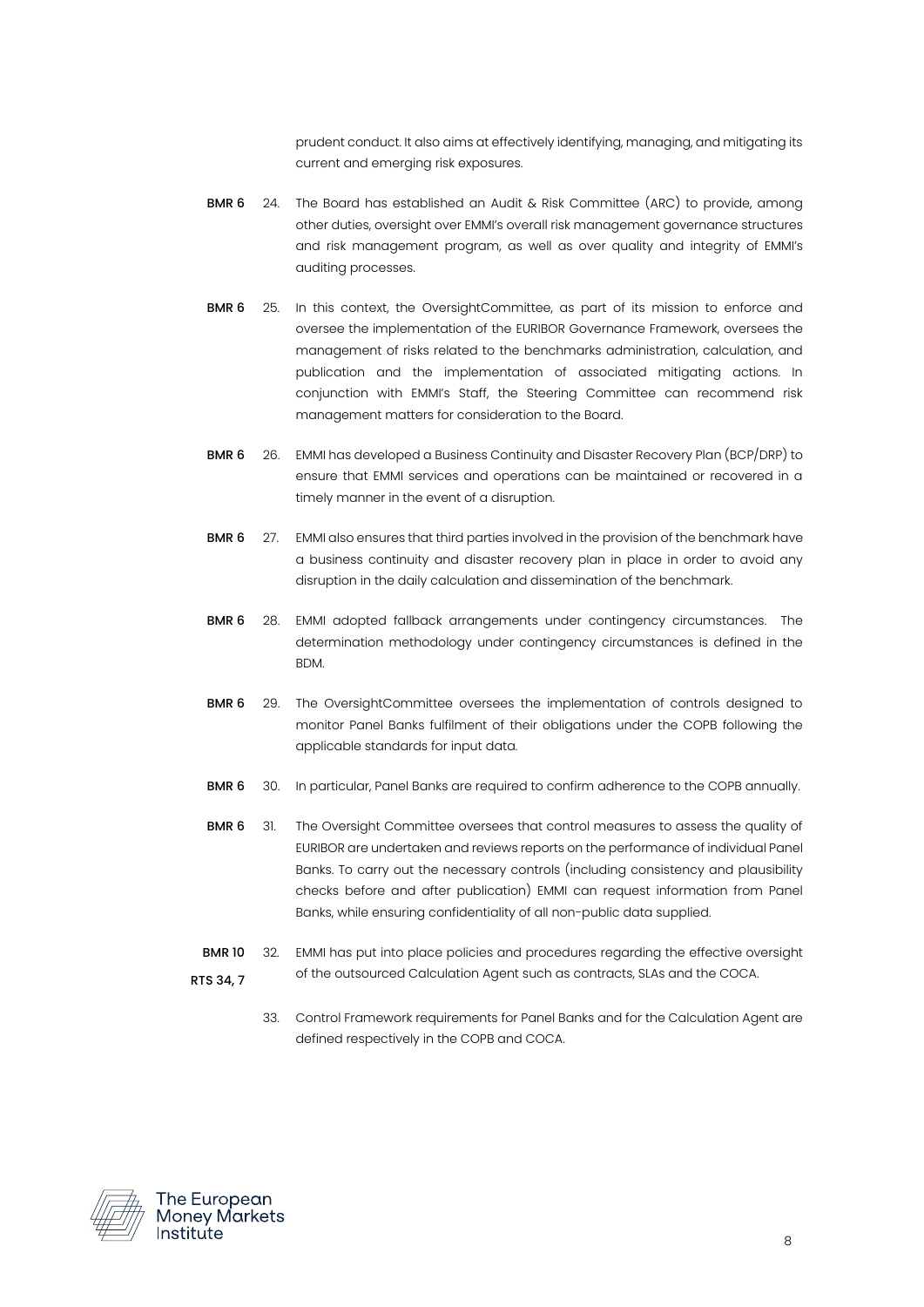### <span id="page-8-0"></span>4.4. Accountability framework

BMR 7 34. EMMI has in place an accountability framework covering record-keeping, auditing and review, complaints and whistleblowing process, in compliance with applicable regulatory requirements.

#### <span id="page-8-1"></span>*4.4.1. Record-keeping*

- BMR 8 35. EMMI has in place a Record-keeping Policy that establishes the guidelines governing the retention and appropriate deletion of records related to the administration of EMMI's benchmarks, with the aim to maintain an accessible audit trail for its activities and operations.
- BMR 8 36. The Record-keeping Policy defines the retention requirements applicable to EMMI with regards to records related to the administration of EMMI Benchmarks.
- BMR 8 37. Record-keeping Obligations for Panel Banks and for the Calculation Agent are defined respectively in the COPB and COCA.

#### <span id="page-8-2"></span>*4.4.2. Audit and review*

- <span id="page-8-4"></span>BMR 7 38. EMMI has in place internal reviews and audit arrangements to provide assurance on the effectiveness of the controls in place, taking into consideration EMMI's responsibility as benchmark administrator and its core processes and procedures.
- <span id="page-8-5"></span>BMR 7 39. EMMI has appointed an independent external auditor to review and report on EMMI's compliance with EURIBOR's methodology and with BMR at least annually.
- BMR 7 40. The Oversight Committee and the ARC review EMMI's internal and external audits related to the EURIBOR governance and design, the integrity of the benchmark determination and/or the EURIBOR control framework, and monitor the implementation of recommendations or remedial actions.
- BMR 7 41. Upon request, EMMI will provide the details of the reviews and audit reports referred to in article[s 38](#page-8-4) an[d 39](#page-8-5) to its competent authorities.
- BMR 7 42. Upon request of its competent authorities or any benchmark user, EMMI will publish the details of the audit reports referred to in article [39.](#page-8-5)
	- 43. Audit requirements for Panel Banks and for the Calculation Agent are defined respectively in the COPB and COCA.

#### <span id="page-8-3"></span>*4.4.3. Complaints and Whistleblowing*

BMR 9 44. EMMI has in place a Complaints Policy and Procedure which define the procedures for receiving, investigating and retaining records concerning complaints made in relation to EMMI's benchmarks provision process.

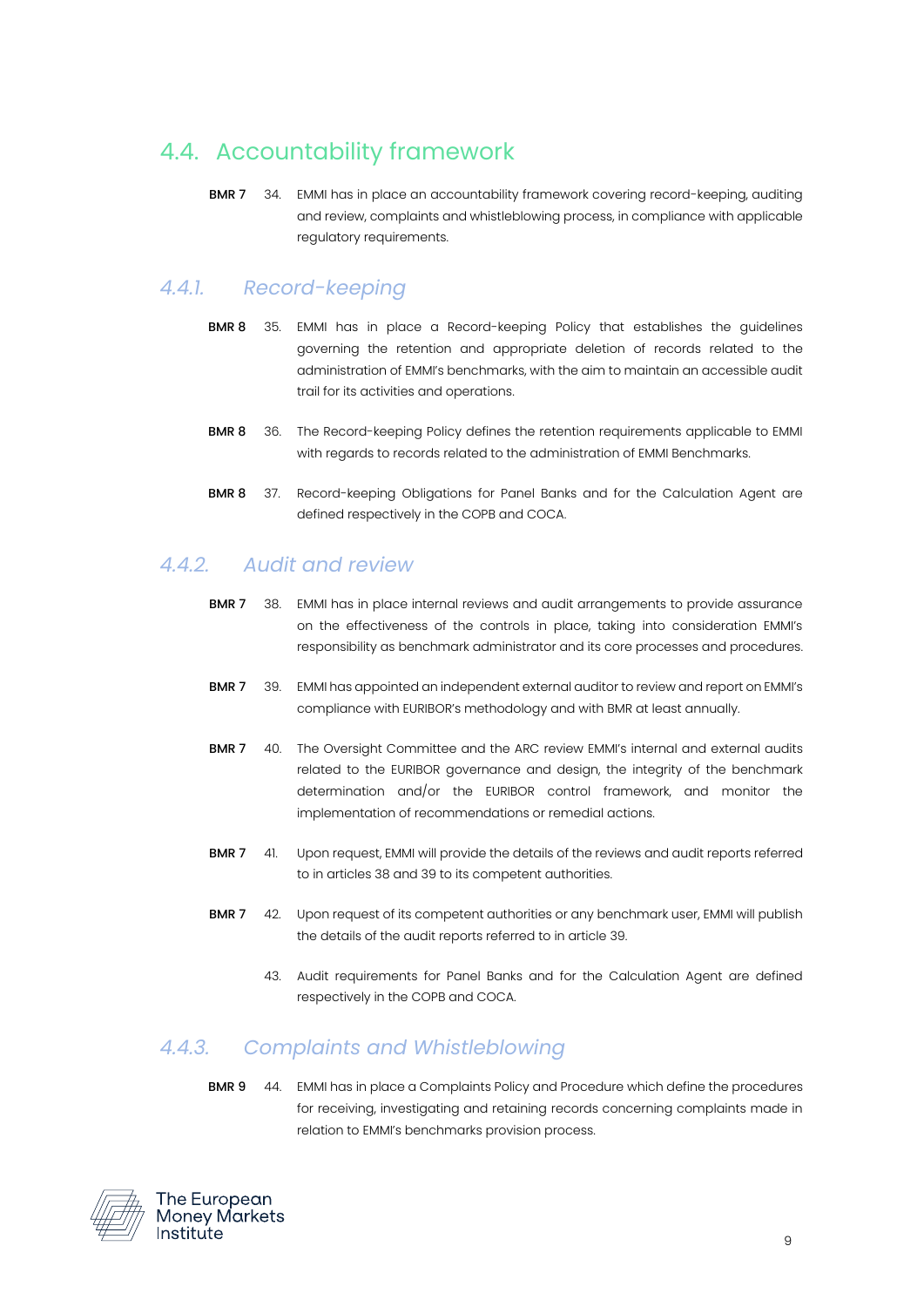#### **BMR 9** 45. The Complaints Policy:

- Permits complaints to be submitted through an electronic submission process, available on EMMI's website;
- Contains procedures for: i) receiving and investigating a complaint made about EMMI's benchmarks provision on a timely and fair basis by personnel who are independent of any personnel who may be or may have been involved in the subject of the complaint; ii)advising the complainant and other relevant parties of the outcome of its investigation within a reasonable period; and iii) retaining all records concerning complaints;
- Contains a process for managing complaints, including an escalation process to the Steering Committee of those that are not resolved. Depending on the nature of the complaints and the potential breaches, the Steering Committee may escalate the issue to the Board or to competent legal or regulatory authorities, as appropriate; and
- Requires all documents relating to a complaint, including those submitted by the complainant as well as EMMI's own record, to be retained for a minimum of five years.
- EMMI has in place a Whistleblowing Policy and Procedures in order to permit any individual to alert EMMI, on an anonymous basis if necessary, on potentially suspicious or manipulative activity, or other issues that may affect the integrity of EMMI's benchmarks.
- 46. The Whistleblowing Policy:
	- a. Permits reporting through an electronic submission process available on EMMI's website, on an anonymous basis if necessary, of potentially suspicious input data or manipulative activity, conflicts of interest situations, misconduct by contributor, or other issues that may affect the integrity of the EMMI's benchmarks to the Steering Committee and, depending on the issue and the seriousness of the potential breach, to competent legal or regulatory authorities;
	- b. Ensures appropriate protection (including of personal data) for persons who report potential or actual breaches and for the accused party; and
	- c. Ensures the right of the accused party to a hearing by the Steering Committee before the adoption of a decision concerning the party.
- 47. Complaints and Whistleblowing requirements for Panel Banks and for the Calculation Agent are defined respectively in the COPB and COCA.



The European Monev Markets Institute